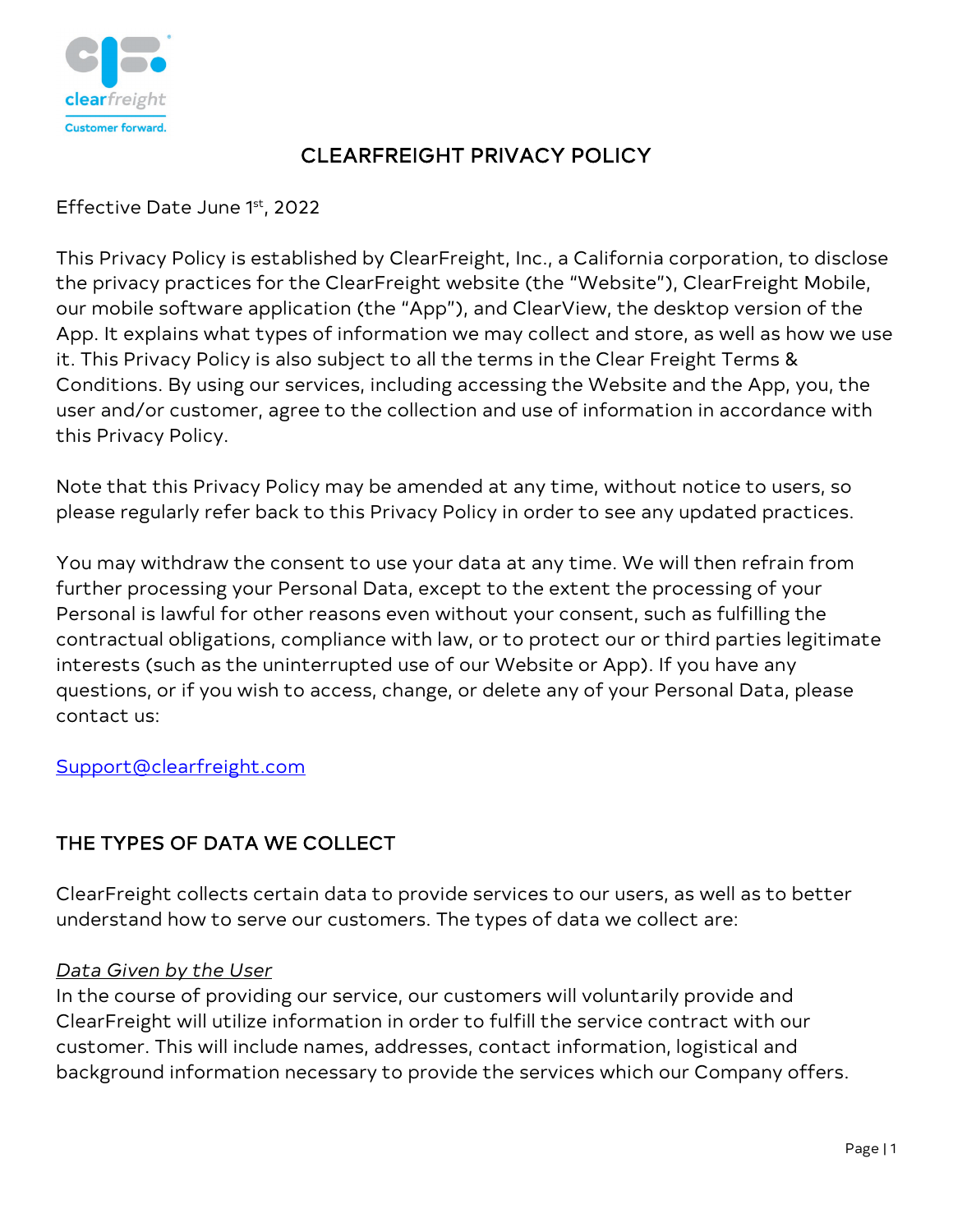

#### *Service Usage Data*

We automatically record certain information from the user's device using various types of technology, such as cookies. This "automatically collected" information may include, but is not limited to the following:

- Unique user information, such as IP address
- User location
- Web browser and operating system information;
- Language of your device;
- Wireless connections you are using;
- Referring page that linked you to us;
- Your activities, including browsing and transaction history;
- Pages and content you view or click on during your use of our services, and when and for how long you do so;
- The next web site you visit after leaving our web site; and
- Search terms you enter on our services or a referral site.

### PERSONAL DATA

Where necessary by law, we will always ask your consent for use of any personally identifiable information which can be linked back to a specific individual ("Personal Data"). Personal Data may include, but is not limited to, your name, email address, physical address, phone number, and messages that you send to us.

## USE OF COLLECTED DATA

We use your personal and non-personal data for such purposes as Website and App operation, improvements, and user communication, including though not limited to:

- Supply you with and fulfill your contracted and requested services;
- Provide you with service support;
- To operate the App and Website as per its intended use;
- Technical maintenance purposes;
- Notify you of new products, programs or services;
- Make the Website or App more useful to users; and
- To understand our users and provide better tailored content and marketing towards them.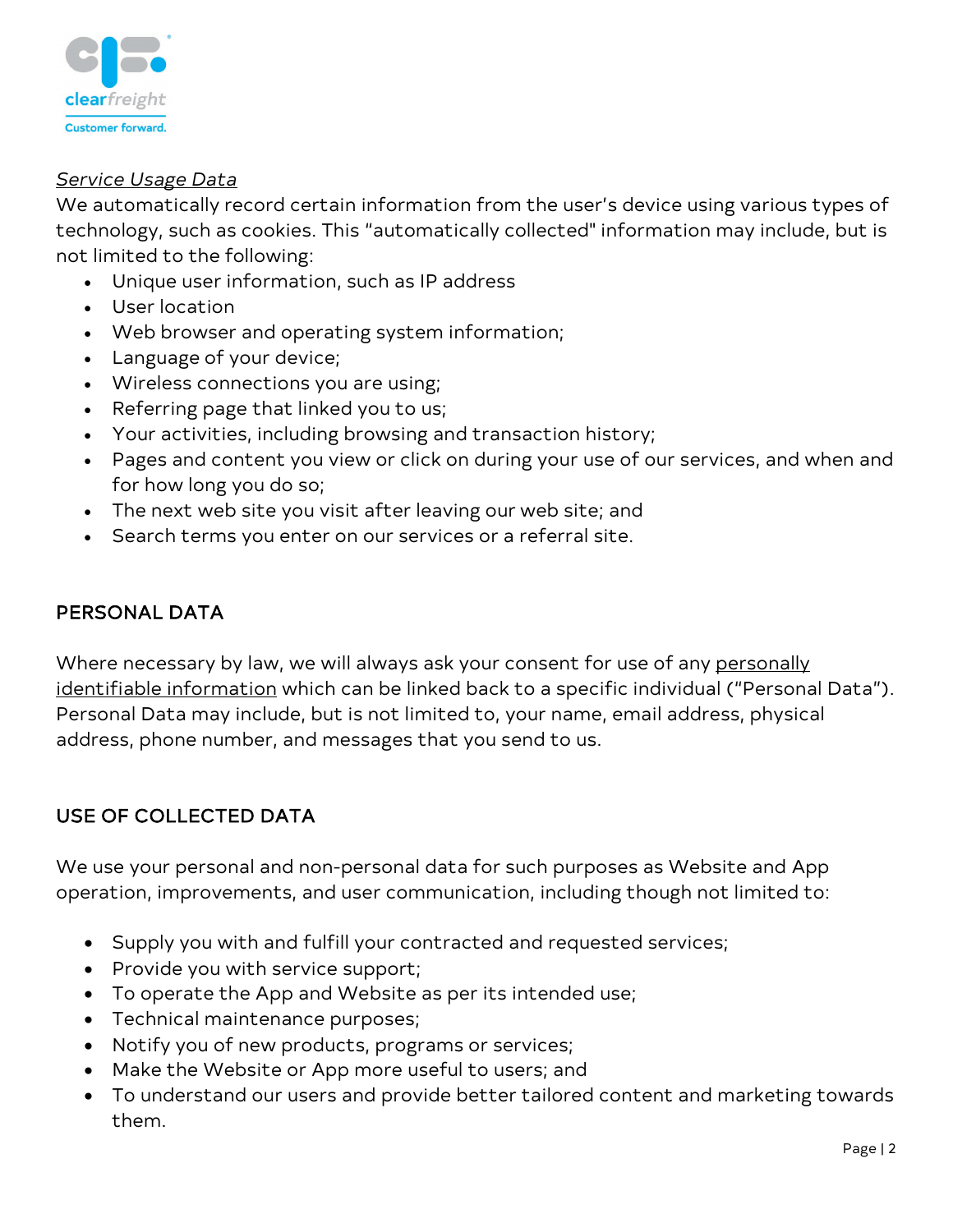

# LAWFUL BASIS FOR USING PERSONAL DATA

Your Personal Data is processed by ClearFreight on the basis of a lawful "justification" for such processing, to the extent required by or permissible under applicable law. The processing of Personal Data will be justified in most instances by one of the following:

- It is in fulfillment of the service contract to which the user/customer has requested and agreed;
- It is carried out subject to the Personal Data owner's explicit consent;
- To comply with applicable legal regulations which ClearFreight's services are subject to;
- To fulfill a task in the public interest or by virtue of some official authority vested in ClearFreight;
- To fulfill legitimate purpose pursued by ClearFreight or third-party, unless that legitimate purpose is overridden by the interests or rights of the user (or owner of Personal Data) requiring the protection of that data.

## HOW WE SHARE YOUR INFORMATION

We keep our customers' information strictly confidential. We will not intentionally disclose the Personal Data or non-personal data that we collect or store on the service to any third parties without the consent of the applicable user, except in those circumstances described below.

#### *Google Analytics*

Google Analytics will have access to certain tracking and performance data of our users as described elsewhere in this Privacy Policy. For more information on the privacy practices of Google, please visit the Google Privacy and Terms web page: <https://policies.google.com/privacy>

## *Law Enforcement & Legal Process Purposes*

We may disclose Personal Data or other information if required to do so by law or in the good-faith belief that such action is necessary to comply with applicable laws, in response to a facially valid court order, judicial or other government subpoena or warrant, or to otherwise cooperate with law enforcement or other governmental agencies.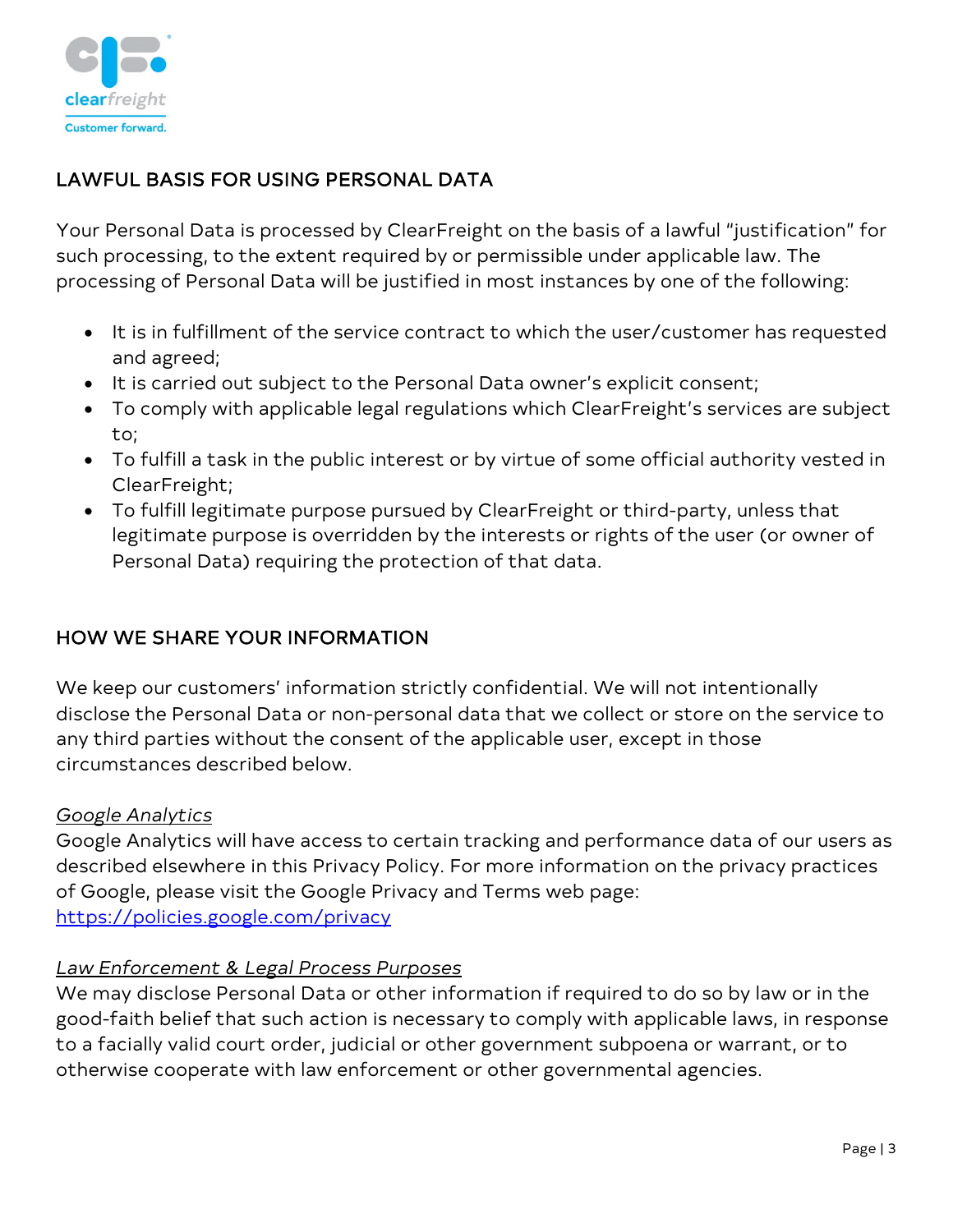

### *Legal Rights*

We also reserve the right to disclose Personal Data or other information that we believe, in good faith, is appropriate or necessary to:

- take precautions against liability; protect ourselves or others from fraudulent, abusive, or unlawful uses or activity;
- investigate and defend ourselves against any third-party claims or allegations;
- protect the security or integrity of the service and any facilities or equipment used to make the service available;
- protect our property or other legal rights;
- enforce our contracts; or
- protect the rights, property, or safety of others.

# STORAGE OF YOUR PERSONAL INFORMATION

Personal Data collected from a user will be kept for as long as necessary to use it for the purpose it was collected and processed, unless otherwise required by law. Data which is not personally identifiable (Non-Personal Data) may be stored indefinitely. We may store the information in locations outside ClearFreight's direct control, such as secure servers or databases that are co-located under a separate hosting provider.

## **SECURITY**

To prevent unauthorized access, maintain data accuracy, and ensure the correct use of information, we have put in place appropriate physical, electronic, and managerial procedures to safeguard and secure the information that we collect. This includes protection against unauthorized or unlawful processing and against accidental loss, destruction or damage, using appropriate technical or organizational measures.

#### *Security Disclaimer*

While ClearFreight has taken reasonable steps to limit the uses of information provided by you, we cannot guarantee that the information will remain permanently secure. There is always a possibility that your information could be lost due to technical problems or stolen from our databases, our partners' databases, or from the databases of any third-party platforms utilized by our Services. ClearFreight is not responsible for any such loss or theft or any other unanticipated security breach.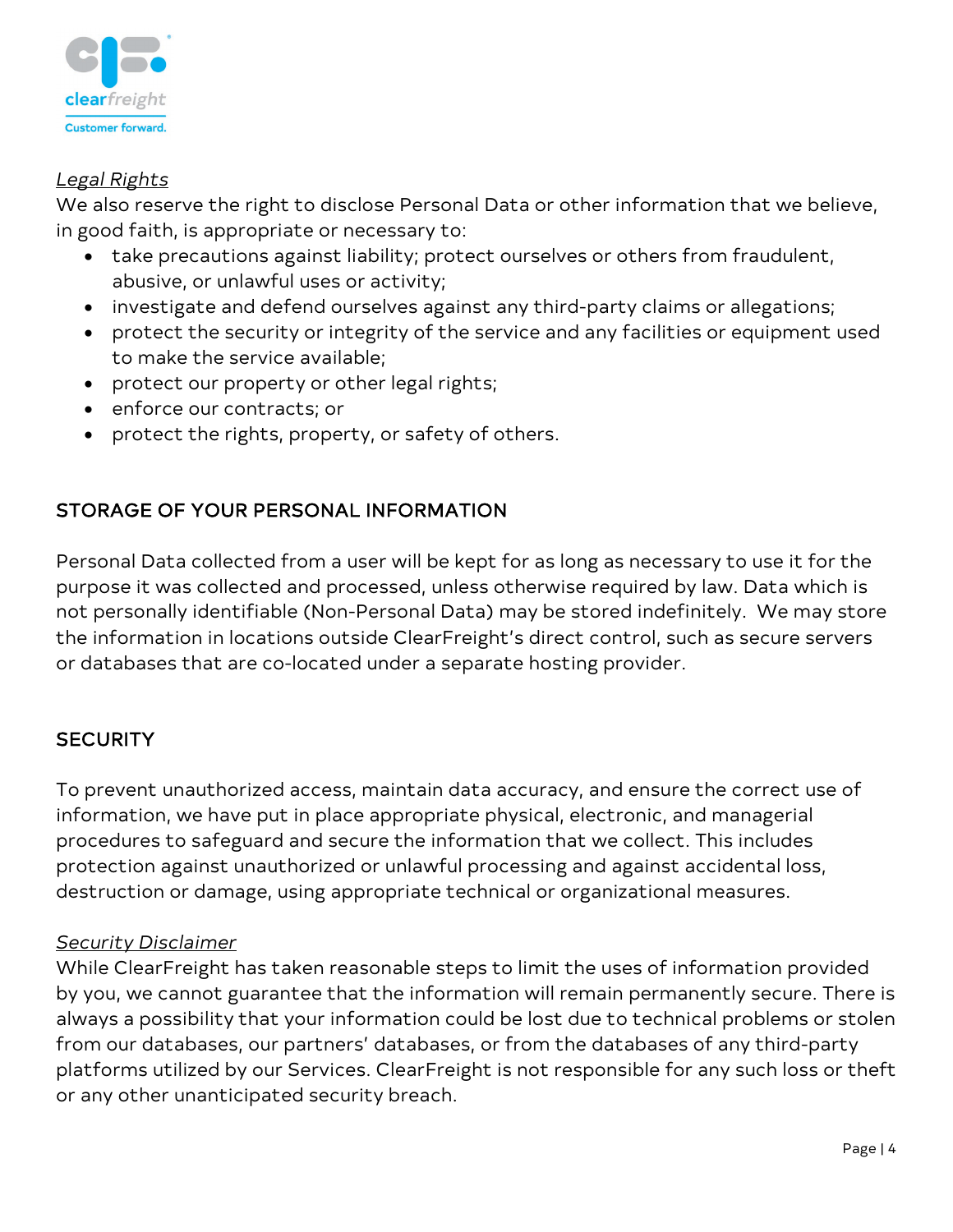

### *Data Transfer Across National Borders*

Your information, including Personal Data, is processed at the Company's operating offices and in any other places where the parties involved in the processing are located.

This means that your information may be transferred outside of your state, province, country or other governmental jurisdiction where the data protection laws may differ than those from your jurisdiction. Notice that while the information is in another jurisdiction, it may be accessed by the courts, law enforcement, and national security authorities in those regions. By using our service or granting ClearFreight permission to collect and process your information, you also fully understand and unambiguously consent to this transfer, processing and storage of your information.

ClearFreight we will protect it as described in this Privacy Policy, and no transfer of your Personal Data will take place to an organization or a country unless there are adequate controls in place including the security of your data and other personal information. For example, in order to comply with the GDPR, ClearFreight protects personally identifiable information from residents of the European Union, other European Economic Area countries, and Switzerland in accordance with applicable law, including, as applicable, reliance upon your consent and EU-approved Standard Contract Clauses.

# YOUR RIGHTS TO ACCESS, CORRECT, OR DELETE YOUR DATA

ClearFreight undertakes to respect the confidentiality of your Personal Data and to guarantee you can exercise your rights. Under certain applicable domestic and international privacy laws, you have the right to:

- *Request access to your Personal Data.* The right to access, update or delete the information we have on you. Whenever made possible, you can access, update or request deletion of your Personal Data directly within your account settings section. If you are unable to perform these actions yourself, please contact us to assist you. This also enables you to receive a copy of the Personal Data we hold about you.
- *Request correction of the Personal Data that we hold about you.* You have the right to have any incomplete or inaccurate information We hold about you corrected.
- *Object to processing of your Personal Data.* In the event your Personal Data is processed on the basis of your consent, you may object to the processing of your Personal Data and you also have the right to object where we are processing your Personal Data for direct marketing purposes.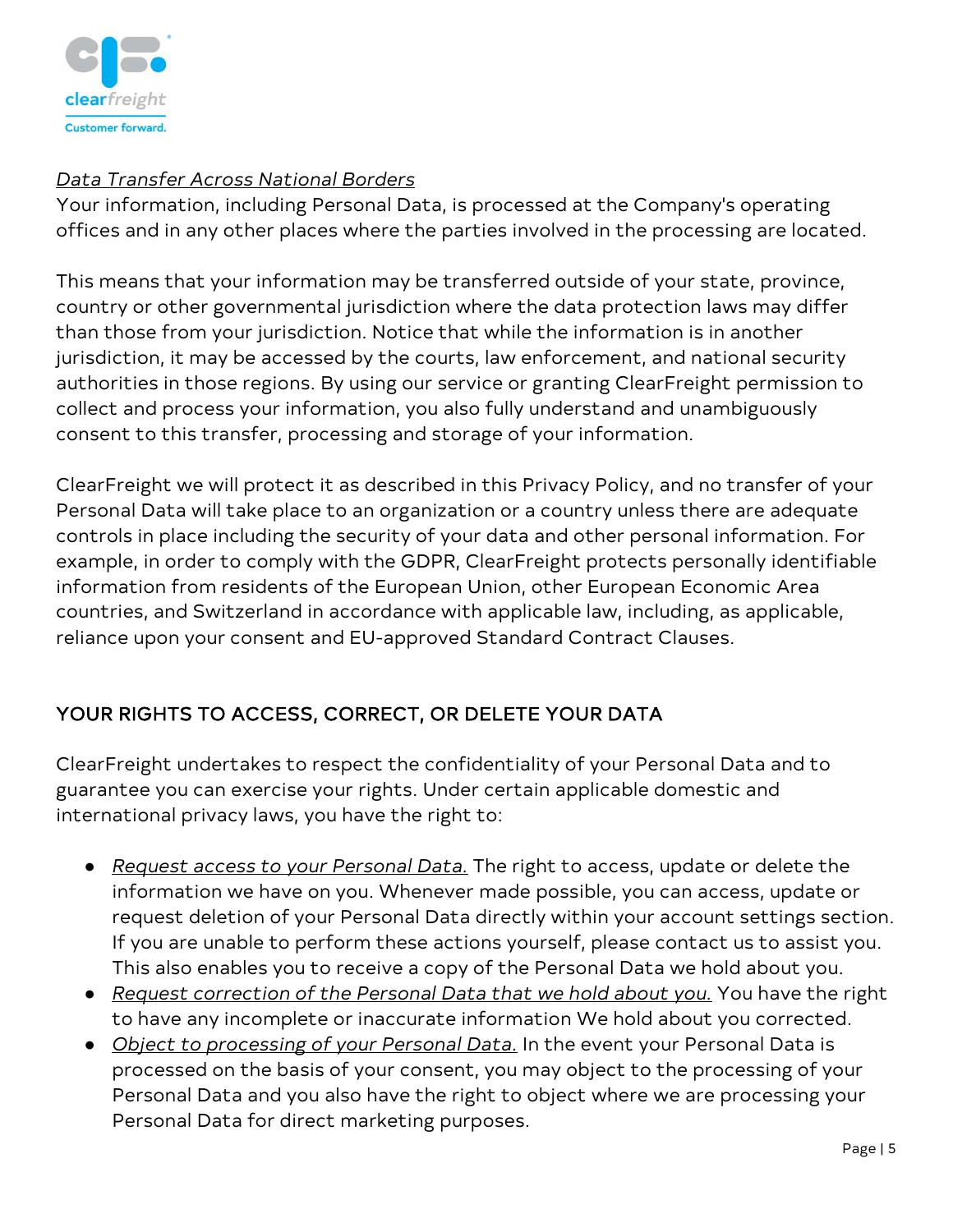

- *Request erasure of your Personal Data.* You have the right to ask us to delete or remove Personal Data when there is no good reason for us to continue processing it.
- *Request the transfer of your Personal Data.* We will provide to you, or to a thirdparty you have chosen, your Personal Data in a structured, commonly used, machine-readable format. Please note that this right only applies to automated information which you initially provided consent for us to use or where we used the information to perform a contract with you.
- *Withdraw your consent.* You have the right to withdraw your consent on using your Personal Data. If you withdraw your consent, we may not be able to provide you with access to certain specific functionalities of our service.
- *Right to not be discriminated against.* You have the right not to be discriminated against or penalized by ClearFreight for exercising any of your rights.

To get information or to invoke your rights as detailed above, you may contact ClearFreight via the email below:

[Support@clearfreight.com](mailto:Support@clearfreight.com)

# GENERAL DATA PROTECTION REGULATION (GDPR)

ClearFreight may collect data from citizens of the EU. Therefore, ClearFreight complies with the GDPR's heightened regulations for collecting, processing, storing, and using the Personal Data of its users. ClearFreight handles Personal Data both as a Controller and as a Processor as defined in the GDPR. ClearFreight, Inc. will be the controller for User Personal Data as referred to in the "Collection of Personal Data" section of this Policy and will process some of that data via internal administration.

Certain data collection and processing may also be conducted by third party integrated services, advertising partners, and other affiliates. Insomuch as Article 28 of the GDPR requires, ClearFreight will take reasonable steps to employ third party affiliates in compliance with the privacy laws of the GDPR.

You have the right to complain to a Data Protection Authority about our collection and use of your Personal Data. For more information, if you are in the European Economic Area (EEA), please contact your local data protection authority in the EEA.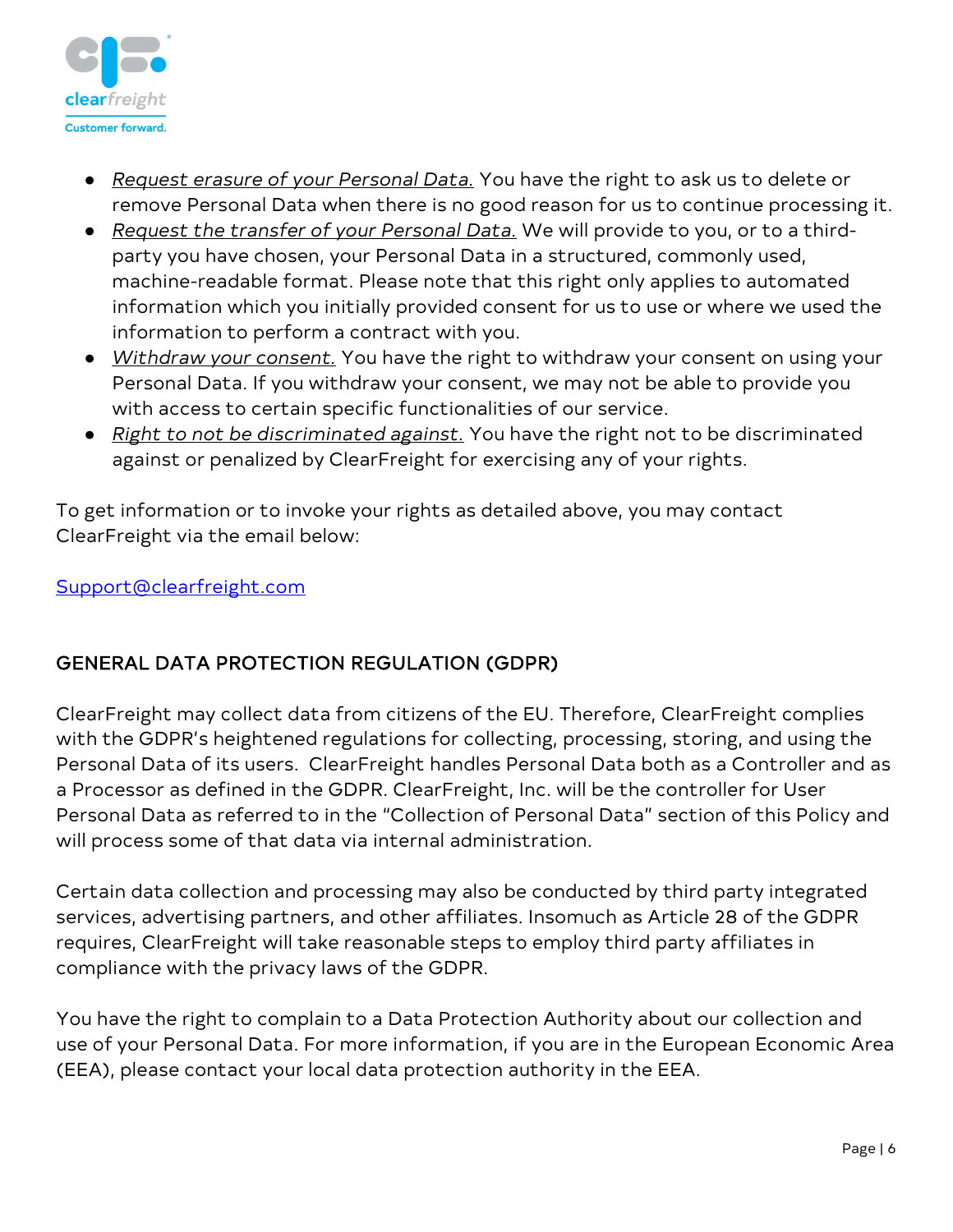

# PERSONAL INFORMATION PROTECTION AND ELECTRONIC DOCUMENTS ACT (PIPEDA)

ClearFreight may collect data from citizens of Canada. Therefore, ClearFreight also complies with the PIPEDA's regulations for collecting, processing, storing, and using the Personal Data of its users. In accordance with PIPEDA requirements, we provide this

Privacy Policy to make readily available the policies and practices relating to the management of personal information and we also further ensure that ClearFreight collects, uses, and discloses personal information for purposes that a reasonable person would consider appropriate in the circumstances.

# CALIFORNIA CONSUMER PRIVACY ACT (CCPA)

ClearFreight may collect data from residents of California. Therefore, in the event that our Company falls under the California Consumer Privacy Act (CCPA), we endeavor to comply with the CCPA's requirements for the collection, use, and processing of Personal Data and the disclosure of consumer's rights as described in this Privacy Policy.

#### *Do Not Sell My Personal Information*

ClearFreight does not sell your Personal Data. However, in accordance with California law, if you wish to opt out of your Personal Data being sold, please contact us at [Support@clearfreight.com.](mailto:Support@clearfreight.com)

# CALIFORNIA ONLINE PRIVACY POLICY ACT (CalOPPA)

We comply with CalOPPA, requiring the prominent display and easy access of our Privacy Policy for Users when accessing the Website or App.

#### *Do Not Track Law*

California law requires that operators of websites disclose how they respond to a "Do Not Track" signal. Some browsers have incorporated "Do Not Track" features, wherein the browser will send a signal to the website or online service indicating that the user does not wish to be tracked. However, since there is no common understanding of how to interpret "Do Not Track" signals as of yet, we do not currently respond to "Do Not Track" signals. We will continue to follow developments seeking a common industry understanding of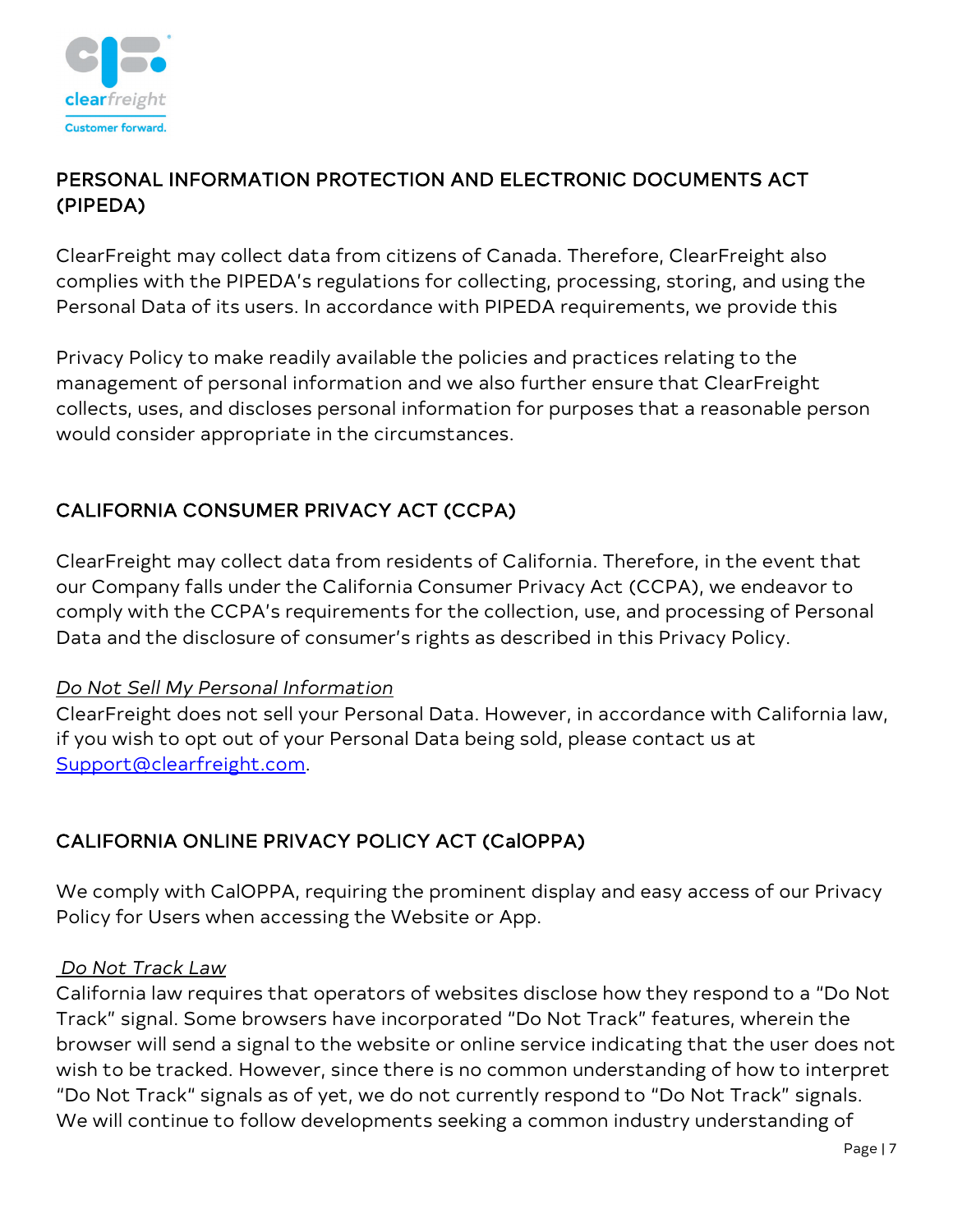

how to treat "Do Not Track" signals.

Notice that third party partners integrated into our service may not change their tracking practices in response to DNT settings in your web browser and we do not obligate these parties to honor DNT settings. We utilize Google Analytics for our web analytics and you can opt out of your usage data being included in our Google Analytics reports by visiting [https://tools.google.com/dlpage/gaoptout.](https://tools.google.com/dlpage/gaoptout)

If you wish to know more about adjusting your browser settings, including sending "Do Not Track" signals, visit:

<https://www.consumer.ftc.gov/articles/0042-online-tracking>

# YOUR CALIFORNIA PRIVACY RIGHTS (CALIFORNIA'S "SHINE THE LIGHT" LAW)

Under California Civil Code Section 1798 (California's Shine the Light law), California residents with an established business relationship with us can request information once a year about sharing their Personal Data with third parties for the third parties' direct marketing purposes.

If you'd like to request more information under the California Shine the Light law, and if You are a California resident, You can contact us using the contact information provided below.

## CHILDREN'S ONLINE PRIVACY

ClearFreight's Services are NOT intended for use by anyone under the age of 18. The Website or App does not knowingly collect personal information from children.

If we learn that Personal Data has been collected on the Service from persons under 18 years of age and without verifiable parental consent, then we will take the appropriate steps to delete this information. If you are a parent or guardian and discover that your child under 18 years of age has been using our services, then please alert us via email and request that we delete that child's Personal Data from our systems. Please contact us using the contact information provided at the end of this Policy.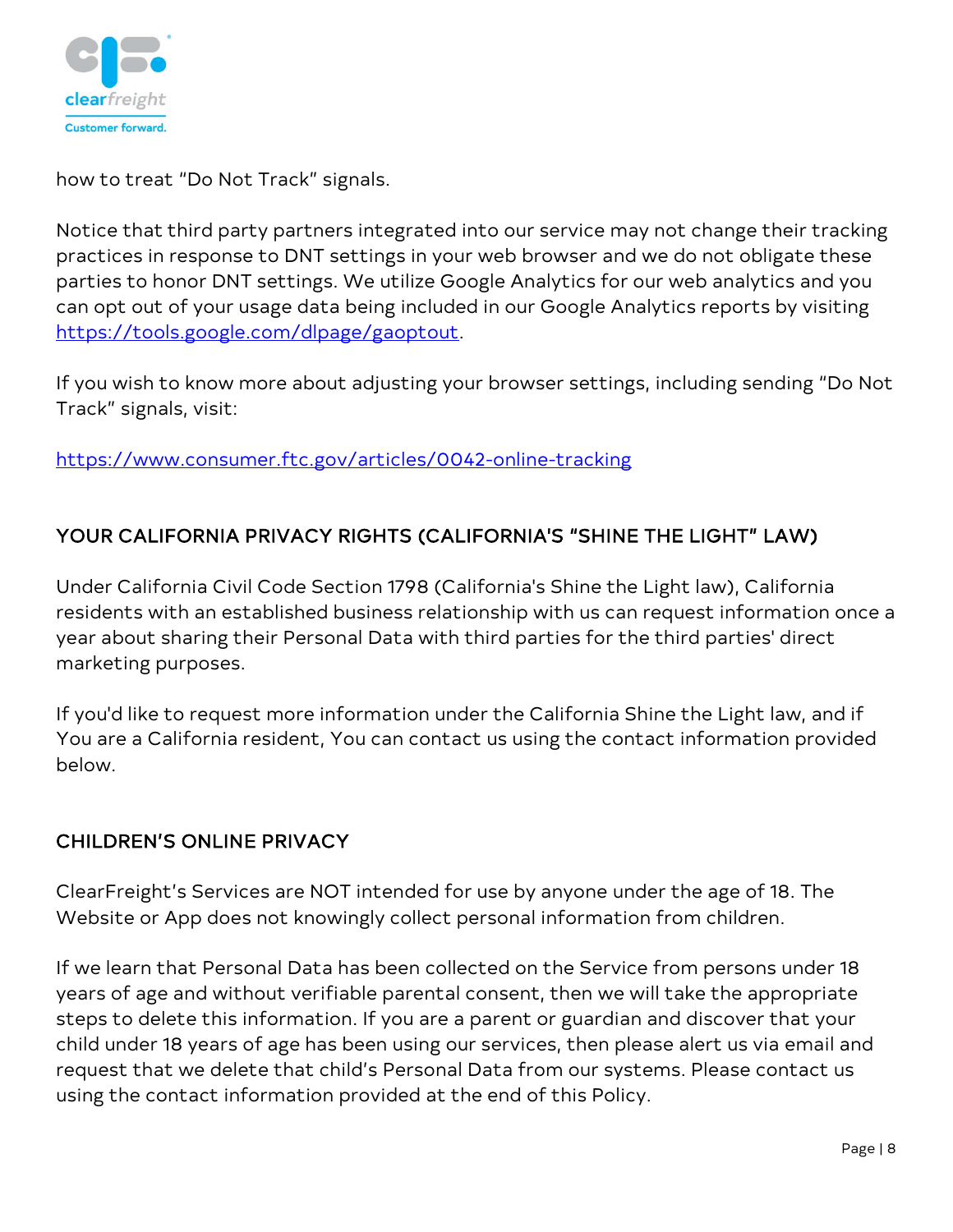

## **COOKIES**

ClearFreight utilizes "cookies" in the course of its operation. A "cookie" is a small text file placed on the user's hard drive to track usage of a Website. Cookies help to prevent you from having to register or re-enter your information every time you visit a website and are also used to authenticate your identity. Our Company also uses cookies to gain knowledge of Internet or mobile usage, improve content and advertisements. In order to use cookies, we will ask your express consent to accept cookies on the ClearFreight Website or App.

In the course of improving your user experience, ClearFreight may use all of these cookie types:

## *a. Strictly Necessary Cookies*

These are necessary because they make it possible for you to move around a website and use its features, such as accessing secure areas. Without these cookies, some services can't be provided.

### *b. Functionality Cookies*

These enable the Website in remembering customizing options you select on the Website. For example, the Website may use functionality cookies to remember your language preference or other customizing options.

## *c. Cookies Policy Notice/Acceptance Cookies*

These cookies identify if users have accepted the use of cookies on the Website.

*d. Tracking and Performance Cookies*

These collect information about your service use, such as such as originating IP address, browser type, browser language, how a user got to the service (i.e., the URL of the last website you visited), the next website the user visits, what pages are visited, the length of each site visit, and the date and time of the user's visit. The information gathered via these cookies may directly or indirectly identify you as an individual visitor. ClearFreight uses Google Analytics tracking and performance cookies.

## *Google Analytics*

Cookies placed by Google Analytics are used to help us understand how to make the best use of our content and find out how we can improve it. These cookies allow us to track your progress through our Website and App, such as which applications and/or pages you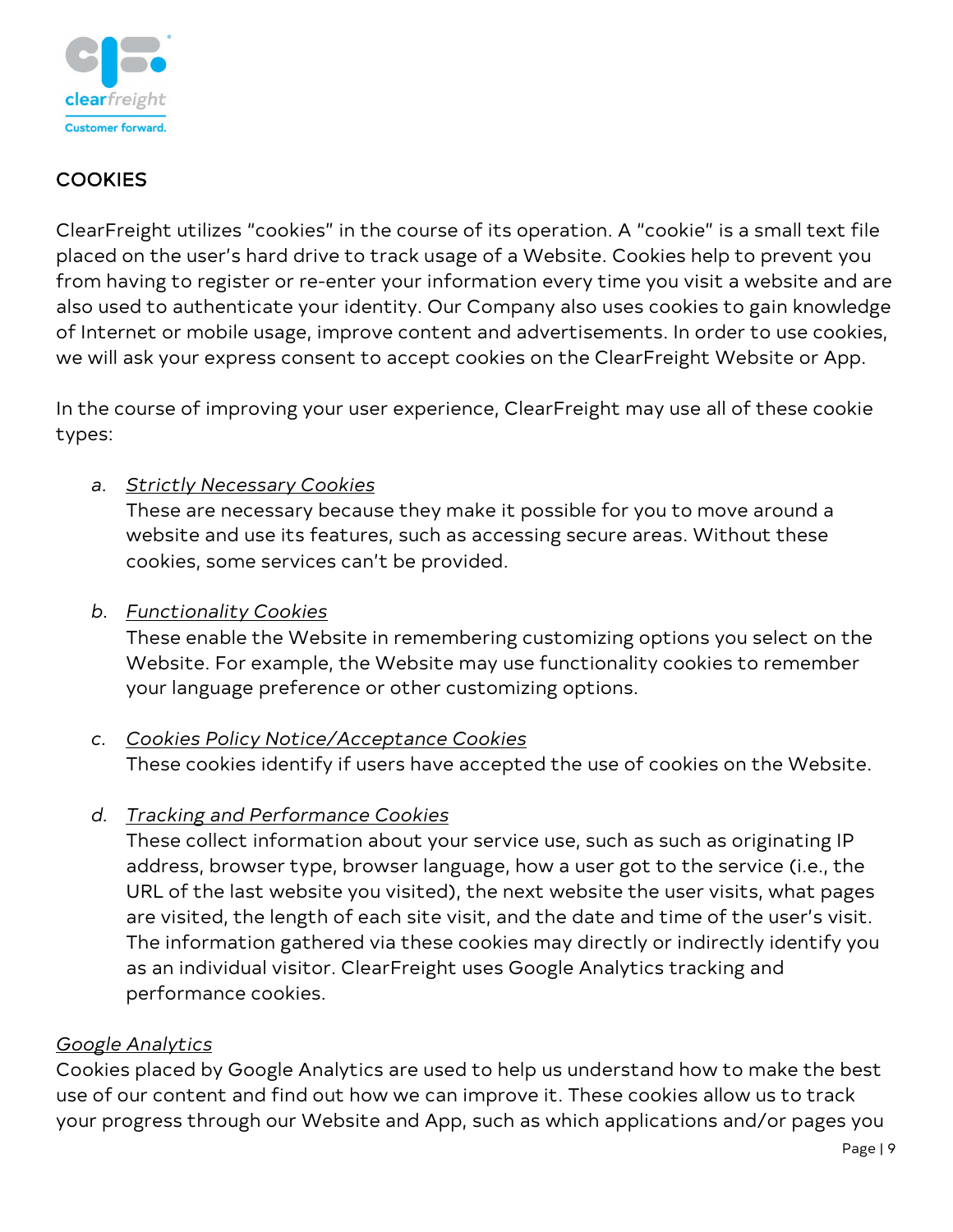

visit, and the time you spend on the Website. This data is then stored by Google in order to create reports.

The information generated by the Google cookies, including your IP address, can be transmitted and stored by Google on servers in the United States. Google may transfer this information to third parties when so required by law or where such third parties process the information on behalf of Google. Google will not associate your IP address with any other data held by Google. For more information on the privacy practices of Google, please visit the Google Privacy and Terms web page: <https://policies.google.com/privacy>

You can also opt-out of having made your activity on the Service available to Google Analytics by installing the Google Analytics opt-out browser add-on. The add-on prevents

the Google Analytics JavaScript (ga.js, analytics.js and dc.js) from sharing information with Google Analytics about visits activity.

## *Managing Cookies Through Your Browser*

Your browser should be able to enable, disable or delete cookies. To do this, follow the instructions provided by your browser (usually located within the "Help," "Tools" or "Edit" facility). Note that if you set your browser to disable cookies, you may not be able to access certain parts of the Website and certain services may not work.

For more information about cookies, visit [www.allaboutcookies.org.](http://www.allaboutcookies.org/)

# LINKS TO OTHER WEBSITES

Our Website and App may contain links to and from the applications and/or websites of our partner networks, advertisers, third parties and affiliates. They are merely for informational purposes. If you follow a link to any of these applications and/or websites, please bear in mind that they have their own privacy policies and that we assume no responsibility or liability arising whatsoever nor endorse any practices from their policies.

# CHOICE OF LAW

ClearFreight is operated and provided in the State of California, U.S.A. As such, we are